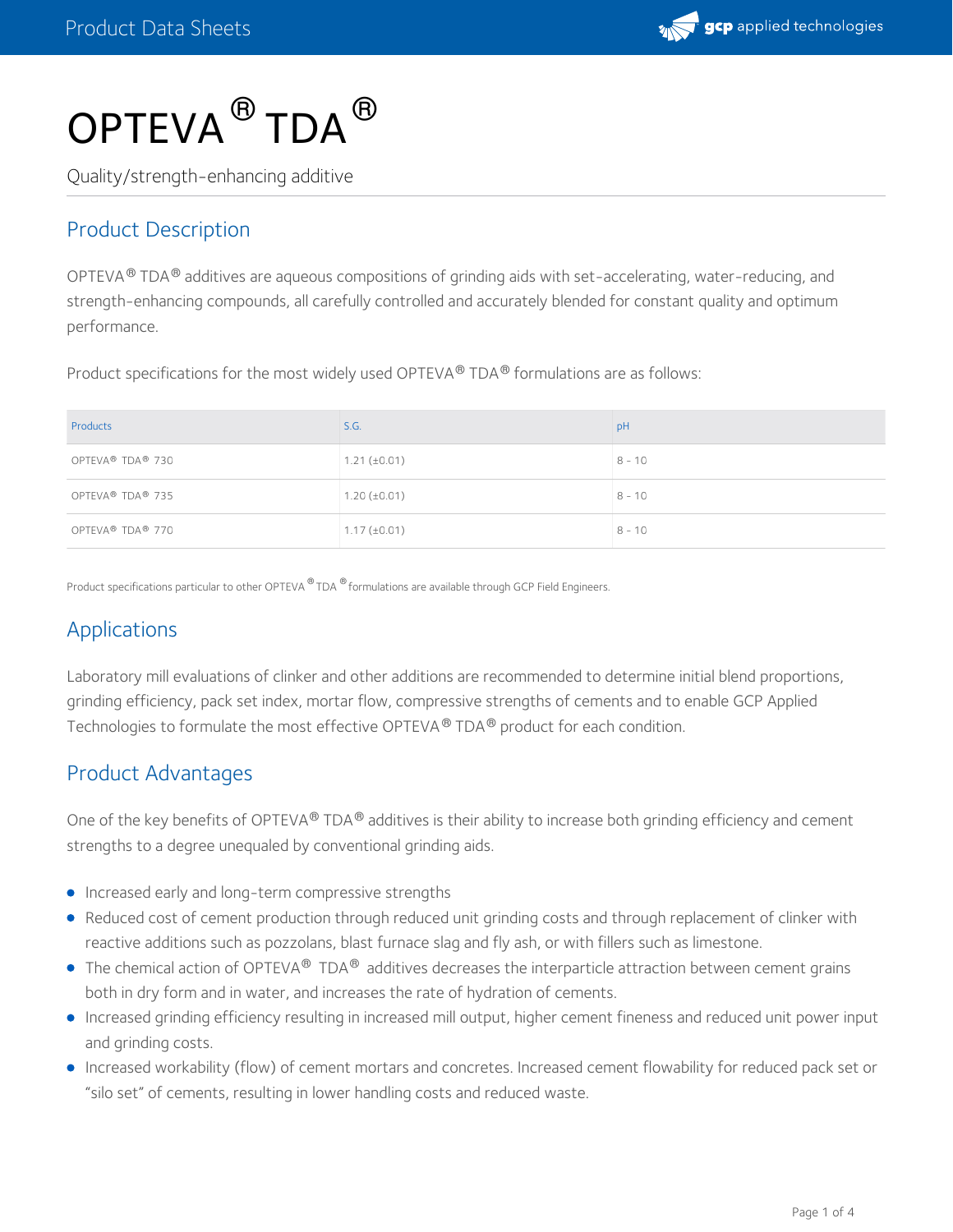

#### **Handling**

OPTEVA  $^{\circledR}$  TDA  $^{\circledR}$  additives are sprayed into the mill's first compartment or added onto the clinker conveyor belt. Suitable dispensing pumps with adjustable flow rates should be used for accurate dosing and for optimum performance of OPTEVA® TDA® .

#### Addition Rate

Excellent results are usually obtained with OPTEVA® TDA® addition rates of 0.10% to 0.30% by weight of cement. Lower rates of addition also have produced satisfactory results when cement formulations have been particularly responsive to the additive.

The optimum addition rate of OPTEVA $^\circledR$  TDA $^\circledR$  should be determined in cement mill tests.

#### Dosing Equipment

OPTEVA $^{\circledR}$  TDA $^{\circledR}$  additives should be accurately proportioned through a calibrated dosing system, suitable for the cement mill and output required.

#### Specification Compliance

OPTEVA  $^{\circledR}$  TDA  $^{\circledR}$  is approved for use under ASTM C 465 specification as a non-harmful, processing addition for cements.

#### Packaging

OPTEVA  $^{\circledR}$  TDA  $^{\circledR}$  is supplied in 210L drums. OPTEVA  $^{\circledR}$  TDA  $^{\circledR}$  may also be supplied in bulk in certain locations. It contains no flammable materials.

#### Storage

Protect from freezing. Once frozen, the product should be thawed out slowly and re-mixed thoroughly prior to use. Shelf life is minimum 12 months in manufacturer's containers.

#### Technical Services

Field Engineers from GCP Applied Technologies are available to assist in laboratory and mill test evaluations of OPTEVA ® <code>TDA®</code> . Complete testing equipment and methods for analysing mill performance are also available during plant trials.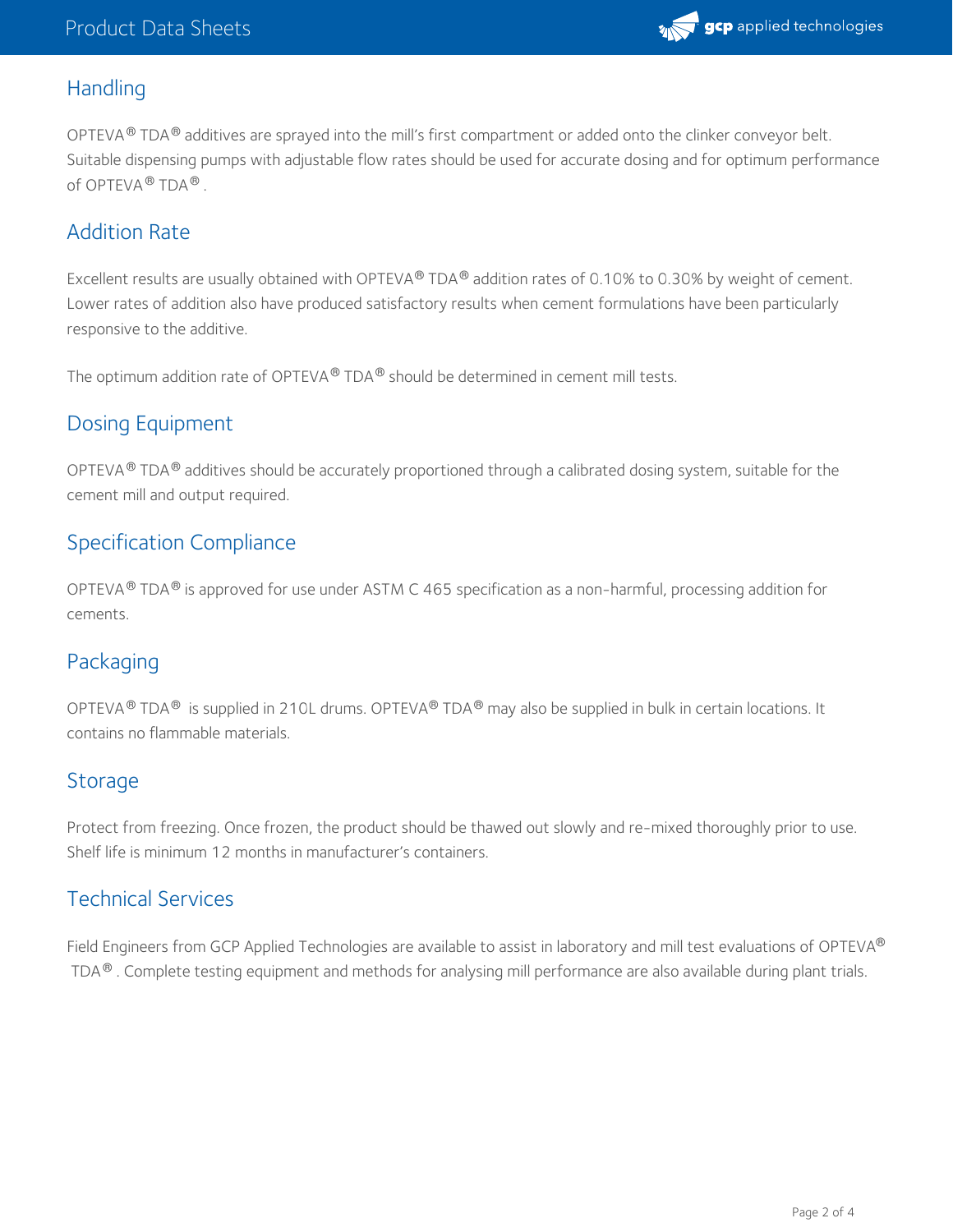

## OPTEVA® TDA® vs Current Grinding Aids

| <b>Types of Cements</b>   | OPTEVA® TDA Product   OPTEVA® TDA Dosage |               | <b>Grinding Efficiency</b> | Pack Set Decrease (%) | Motar Flow Increase (%) | <b>Strength Development</b> |             |
|---------------------------|------------------------------------------|---------------|----------------------------|-----------------------|-------------------------|-----------------------------|-------------|
| <b>Treated with TDA</b>   | <b>Used</b>                              | Range (%)     | Increase (%)               |                       |                         | Early                       | Longterm    |
|                           |                                          |               |                            |                       |                         | Increase %                  |             |
| Rapid Hardening           | OPTEVA® TDA                              | $0.20 - 0.30$ | 5% to 15%                  | 20% to 40%            | 10% to 25%              | 5% to 10%                   | 10% to 250% |
| Ordinary Portland         | OPTEVA® TDA <sup>®</sup> N               | $0.15 - 0.25$ |                            |                       |                         |                             |             |
| Ordinary Portland         | OPTEVA® TDA 730                          | $0.15 - 0.25$ | 10% to 20%                 | 20% to 60%            | 10% to 30%              | 5% to 15%                   | 10% to 30%  |
| Portland & Pozzolan       | OPTEVA® TDA 735                          | $0.15 - 0.25$ |                            |                       |                         |                             |             |
| Portland & Slag           | OPTEVA® TDA 770                          | $0.15 - 0.25$ |                            |                       |                         |                             |             |
| Portland & Pozzolan       | OPTEVA® TDA 730                          | $0.10 - 0.25$ | 5% to 15%                  | 10% to 20%            | 0% to 5%                | 10% to 30%                  | 0% to 5%    |
| or Other Fillers i.e. Fly | OPTEVA® TDA 735                          | $0.15 - 0.25$ |                            |                       |                         |                             |             |
| Ash or Limestone          | OPTEVA® TDA 770                          | $0.10 - 0.25$ |                            |                       |                         |                             |             |

## Objective A) Replacement of 10% Clinker by Slag (Laboratory Test)

| Additive                | Blank                    | OPTEVA® TDA <sup>®</sup> 735 | OPTEVA® TDA <sup>®</sup> 735 |
|-------------------------|--------------------------|------------------------------|------------------------------|
| Cement Composition:     |                          |                              |                              |
| Clinker                 | 95%                      | 95%                          | 85%                          |
| Gypsum                  | 5%                       | 5%                           | 5%                           |
| Slag                    | $\overline{\phantom{a}}$ | $\sim$                       | 10%                          |
| Limestone               |                          |                              | $\overline{\phantom{a}}$     |
| OPTEVA® TDA® Dosage     | $\overline{\phantom{a}}$ | 0.2%                         | 0.2%                         |
| Mill Revolutions        | 3500                     | 3310                         | 3350                         |
| Mill Production (t / h) | $\overline{\phantom{a}}$ | $\overline{\phantom{a}}$     | $\overline{\phantom{0}}$     |
| Power Input (kWh / t)   | $\overline{\phantom{a}}$ | $\overline{\phantom{a}}$     |                              |
| Blaine (cm2 / g)        | 3950                     | 3980                         | 3960                         |
| Residues 40um           | 0.85%                    | 0.78%                        | 0.46%                        |
| Flow (mm)               | 100                      | 100                          | 100                          |
| Compressive Strength    |                          |                              |                              |
| (MPa):                  |                          |                              |                              |
| Power Input (kWh / t)   |                          |                              |                              |
| 1 Day                   | 15.3                     | 20.1                         | 14                           |
| 3 Days                  | 35.0                     | 39.2                         | 36                           |
| 7 Days                  | $\sim$                   | $\overline{\phantom{a}}$     |                              |
| 28 Days                 | 57.8                     | 62.1                         | 58                           |